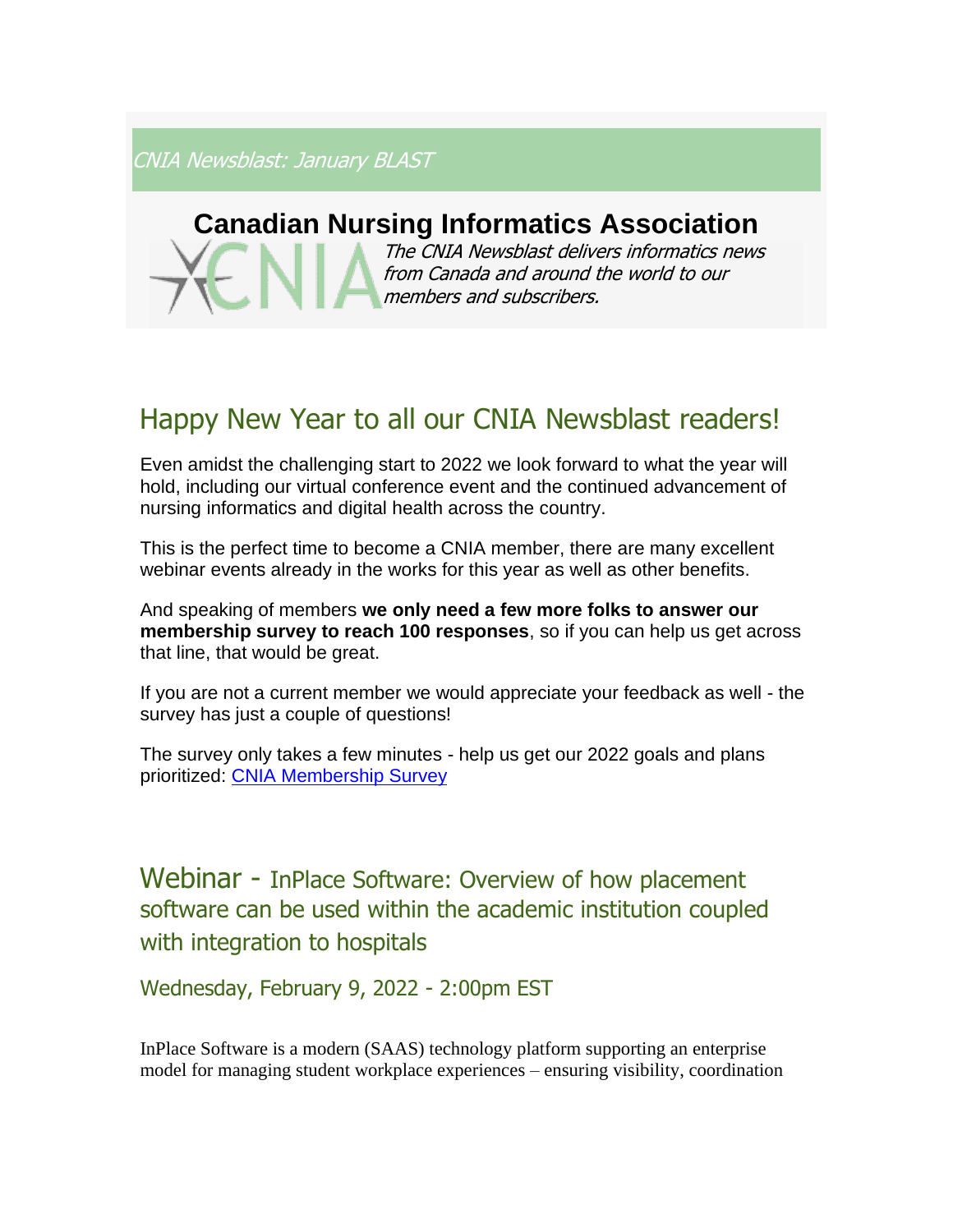and efficiency for all participants fully supporting the placement/work experience lifecycle from start to finish.

InPlace Software supports the educator in building and managing a community of employers, enabling a single integrated database that maintains a record of all interactions with the institute's employer partners.

For an educator with many disciplines approaching employers for placements, a single consolidated repository of employer partners holding all student placement interactions is an invaluable resource.

REMINDER: Webinars are open to CNIA members only, as a benefit of membership.

[Register Here](https://cnia.ca/events)

# Profiling CNIA Board Members



**Shauna Davies Education Co-Director**

# **How did you start your career in nursing? What first drew you to informatics?**

I started my nursing career over twenty years ago as a beside nurse in a trauma unit. I soon took the critical care course and began working primarily with cardiovascular patients. A few years after working at the bedside, I developed optic neuritis and was diagnosed with multiple sclerosis. I then shifted careers and started as a clinical instructor with third and fourth year nursing students. Working with nursing students, gave me an opportunity to try new things, such as using chat rooms for post conferences. Then I continued to explore new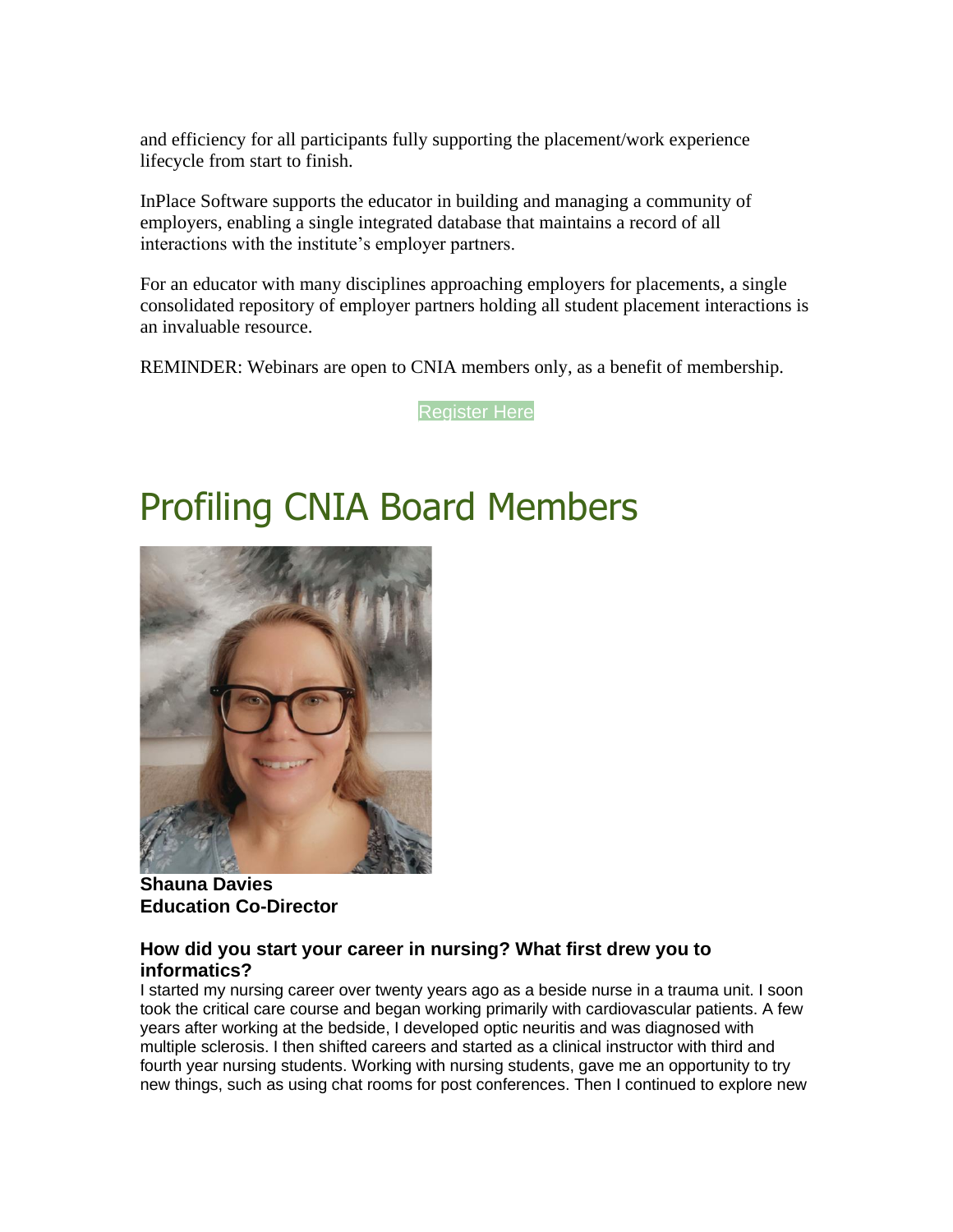ways to incorporate technology in education and was interested in how online social support groups could be used to provide education and support to patients, caregivers and new graduate nurses.

### **What was your first role in informatics?**

My first role in informatics was teaching registered nurses (and patients) how to use iPads and various health and medical apps in direct patient care for education and support. This project provided many great learning opportunities as I received funding for the this project shortly after the first iPads were released, so we needed to start with developing policies for use, explored issues around types of apps that could be downloaded as well as examining the apps that were available at the time, created documentation forms, explored infection control issues as iPads were to be used in both hospital and community settings, as well as security matters.

# **What is your current role and what is the focus of the role?**

I am currently involved in several research projects. One project is exploring the use of virtual reality to assess international applicants' competency for registration with a provincial paramedic association. I also recently was part of a team who completed an integrative review exploring ethical challenges regarding emerging digital technologies and virtual nursing care in clinical nursing practice. A team member will be presenting on this project in late April or early May so if you are interested in learning more about the findings of this project, watch for the upcoming webinar announcement.

# **What key messages do you have for nurses interested in working in the informatics field?**

I would encourage all interested nursing students and registered nurses to seek out opportunities to learn more about informatics by joining their provincial or national informatics association, attend conferences related to their areas of interest and pursue graduate education. It is so important to not only learn about informatics and digital health but network with others who have similar interests, and ultimately, collaborate on projects or research.

# **Final thoughts**

The COVID-19 pandemic has been a catalyst for digital transformation, with respect to fighting the pandemic and ensuring that essential services continue in education and healthcare. A key issue that has been identified is the need of connection, and developing meaningful connections in a digital world. This has created an exciting opportunity to expand the therapeutic nurse-client relationship in a digital world.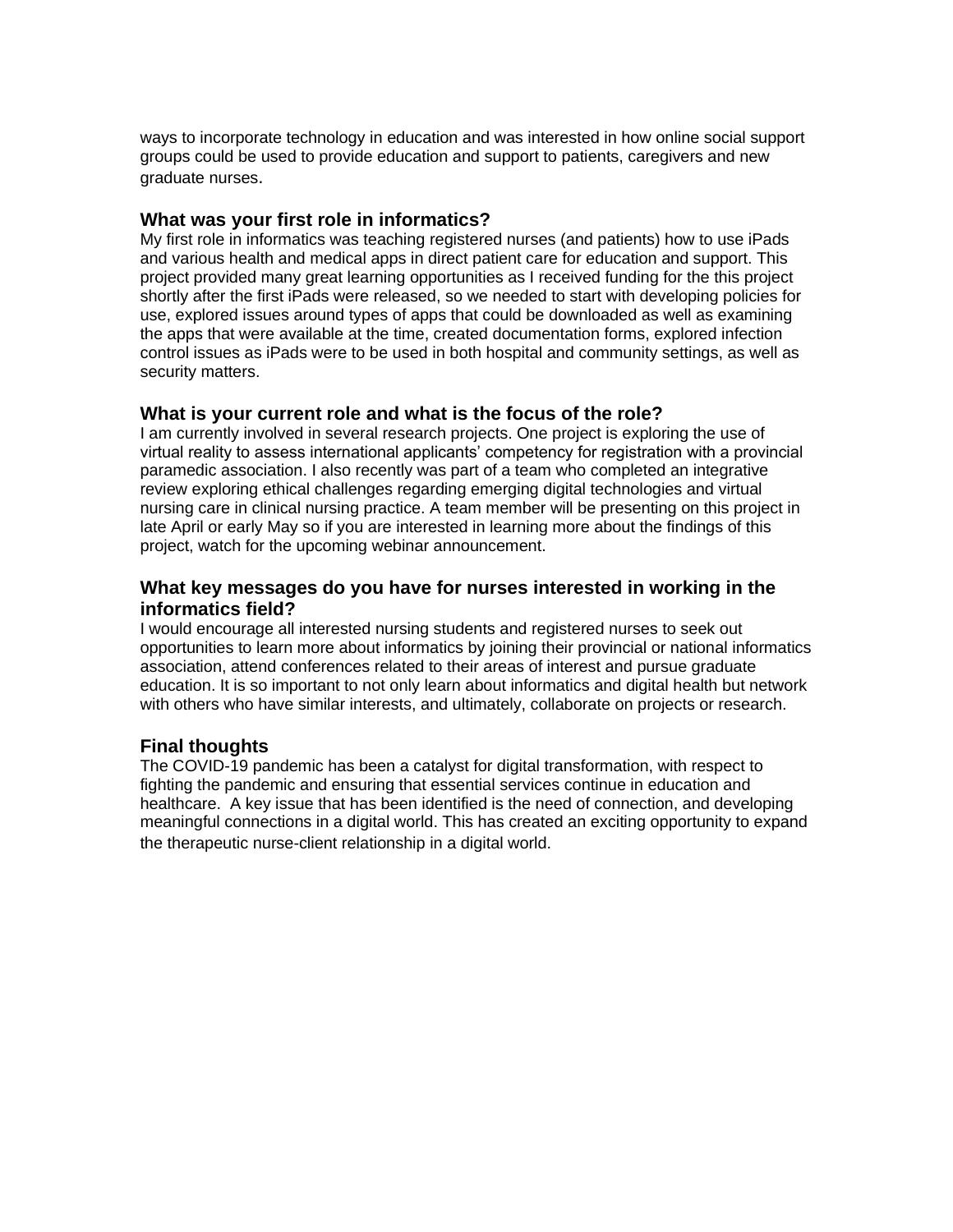

**Ryan Chan Education Co-Director**

# **How did you start your career in nursing? What first drew you to informatics?**

After graduating with my BScN from Western University, I began working as a staff nurse at the bedside which I continue to do so. Looking back at the time when I was an undergrad nursing student in my BScN, I did not initially expect informatics to be a topic/specialty within nursing until taking a course in nursing informatics. It was this course that not only introduced me to informatics, but also sparked my interest in such a unique specialty for/within nursing.

# **What was your first role in informatics?**

As I continued to develop an interest in informatics since the undergraduate nursing informatics course, I would consider my first role in informatics after that would be when I had the opportunity to participate in a supervisor-led research project (exploring eMAR and medication errors among nursing students) which also supported my thesis as I completed my MScN at Western. My participation in this research project and the completion of my thesis provided me with the opportunity to further expand my lens and insights into informatics, as well as the unique relationships and implications between technology and nursing/healthcare practice.

# **What is your current role and what is the focus of the role?**

Currently, I am a PhD Student at the Arthur Labatt Family School of Nursing, Western University where I continue to explore and aim to develop a greater understanding of the influence and impact of various emerging forms of technology (with examples such as artificial intelligence, machine learning, and other forms of data-driven algorithms) on nursing/healthcare practices, namely from a healthcare provider perspective. I also have the wonderful opportunity to be currently serving as the Co-Director of Education at CNIA.

# **What key messages do you have for nurses interested in working in the informatics field?**

For nurses who are interested in working in the informatics field, I would say it is an extremely exciting field and that there are lots of opportunities to explore and take part in,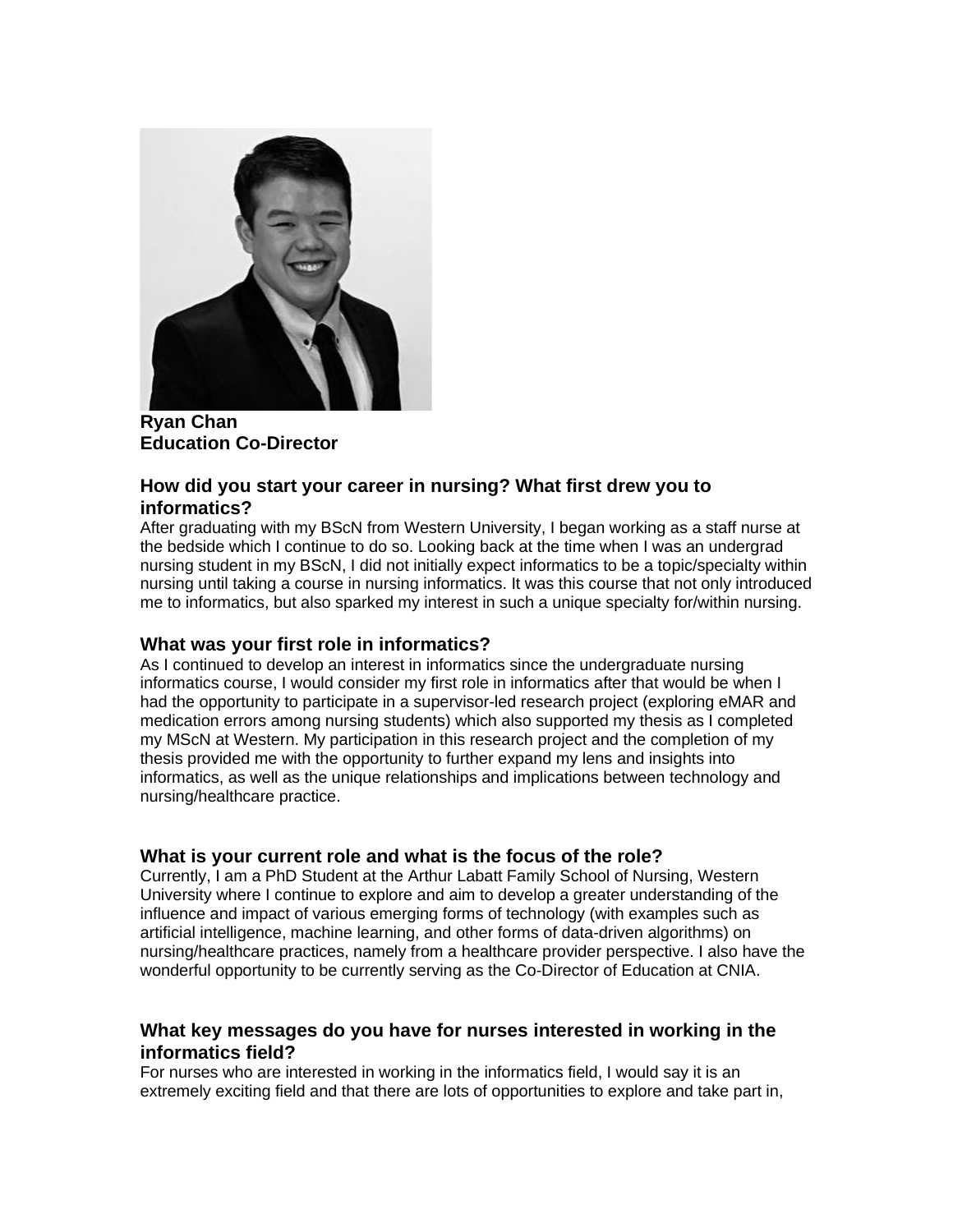regardless of your previous nursing specialty. Furthermore, because of the uniqueness of informatics where it truly intersects with many (if not all) specialties within nursing, healthcare, and beyond, a lot of positive impact can also be made as a result of the work and initiatives (whether it be research-based and practice-based) that takes place within this domain.

# **Final thoughts:**

From a personal experience, I would say that not only has nursing informatics been a wonderful specialty/area of practice that I have been able to take part in, but also the many people that I have had the opportunity to meet and work with has truly been phenomenal. Therefore, if you are interested in informatics and would like to further expand in this space, connecting with others such as through CNIA is one of the many excellent ways to start!! : )

# UPCOMING: CNIA Award for Strengthening Nursing **Informatics**

Please keep an eye on your inboxes in February, for a new award that we're launching as part of our efforts to broaden and strengthen nursing informatics! Applicants must be members of CNIA to apply. The award will include a monetary component, as well as free registration to the CNIA conference.

# CNIA - Join or Renew your Membership

CNIA acts as the voice for Nursing Informatics in Canada. Join or renew your membership and take advantage of the many benefits offered:

- webinars focused on topics of interest to our membership. Recordings of the webinars are made available only to members afterwards
- networking opportunities
- monthly newsblasts containing association updates, board and member profiles, opportunities for informatics education offerings and more
- discounts on annual conference registration fees
- access to the website, including a Members Only section. The website is currently being updated to ensure it contains more and newer resources
- opportunities to become involved in and contribute to the national nursing informatics dialogue and more!

Go to the CNIA website and join.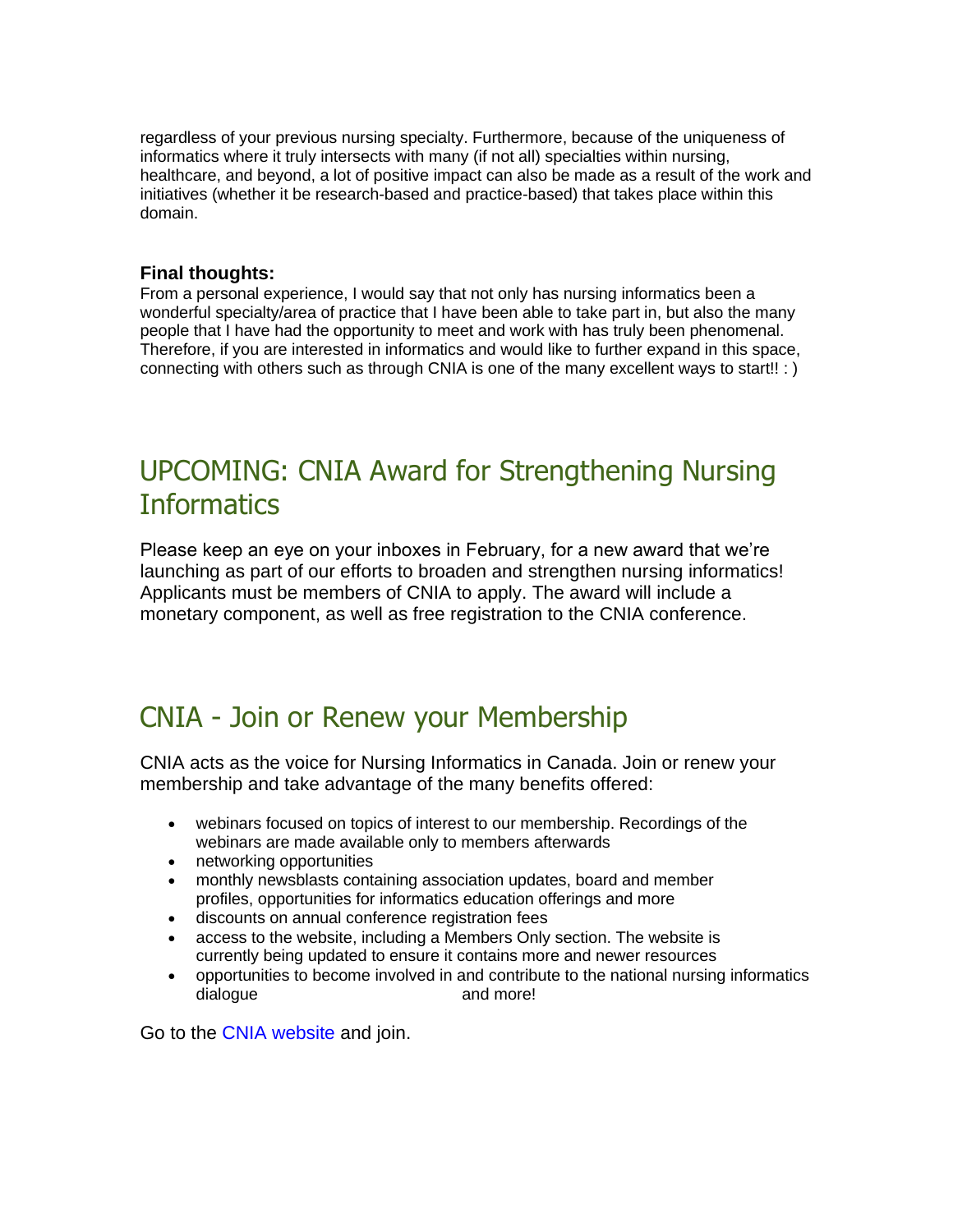**REMINDER:** If you have not renewed your CNIA membership it will lapse effective January 30, 2022.

| <b>Membership Type</b>                                                                                                                                                                                                                                                                                                                                                                                                                    | <b>Yearly Fee</b> |
|-------------------------------------------------------------------------------------------------------------------------------------------------------------------------------------------------------------------------------------------------------------------------------------------------------------------------------------------------------------------------------------------------------------------------------------------|-------------------|
| Regular - Open to any registered nurses, Nurse Practitioners(NPs),<br>registered psychiatric nurse, certified graduate nurse, registered<br>practical nurse and licensed practical nurses in good standing with<br>their provincial or territorial regulatory body.                                                                                                                                                                       | \$113.00          |
| Jurisdictional - Open to any member in good standing from a<br>jurisdictional nursing informatics association. This subgroup provides<br>members with full voting privileges in all association matters.<br>Individual members may now obtain a discounted membership from<br>their jurisdictional informatics association (in the form of scanned<br>document confirming membership)                                                     | \$56.50           |
| International Nurse - Open to registered &/or licensed to practice<br>within their country other than Canada                                                                                                                                                                                                                                                                                                                              | \$113.00          |
| Non-Nurse Professionals - Open to nurses (e.g., retired, non-<br>practicing) without active jurisdictional membership, and all non-<br>nurses.                                                                                                                                                                                                                                                                                            | \$113.00          |
| Institutional - Level 1(5-9 members)/Level 2(10+members)-<br>Open to any organization that employs registered nurses, registered<br>psychiatric nurses, certified graduate nurses, and licensed practical<br>nurses. If this subgroup is selected, then the "institution" provides for<br>only 5 voting members. Not more than 1 institutional subgroup<br>member shall hold office at any given time on behalf of their<br>organization. | \$67.80/\$56.50   |
| Full Time Student Nurse - students formally registered in a full-<br>time accredited Nursing program                                                                                                                                                                                                                                                                                                                                      | FREE              |

# The Digital<br>Transformation<br>of Nursing<br>Practice

Join the Canadian Nursing Informatics Association for this critical conversation at our upcoming virtual conference event:

**SAVE the DATE** JUNE 13-16 2022



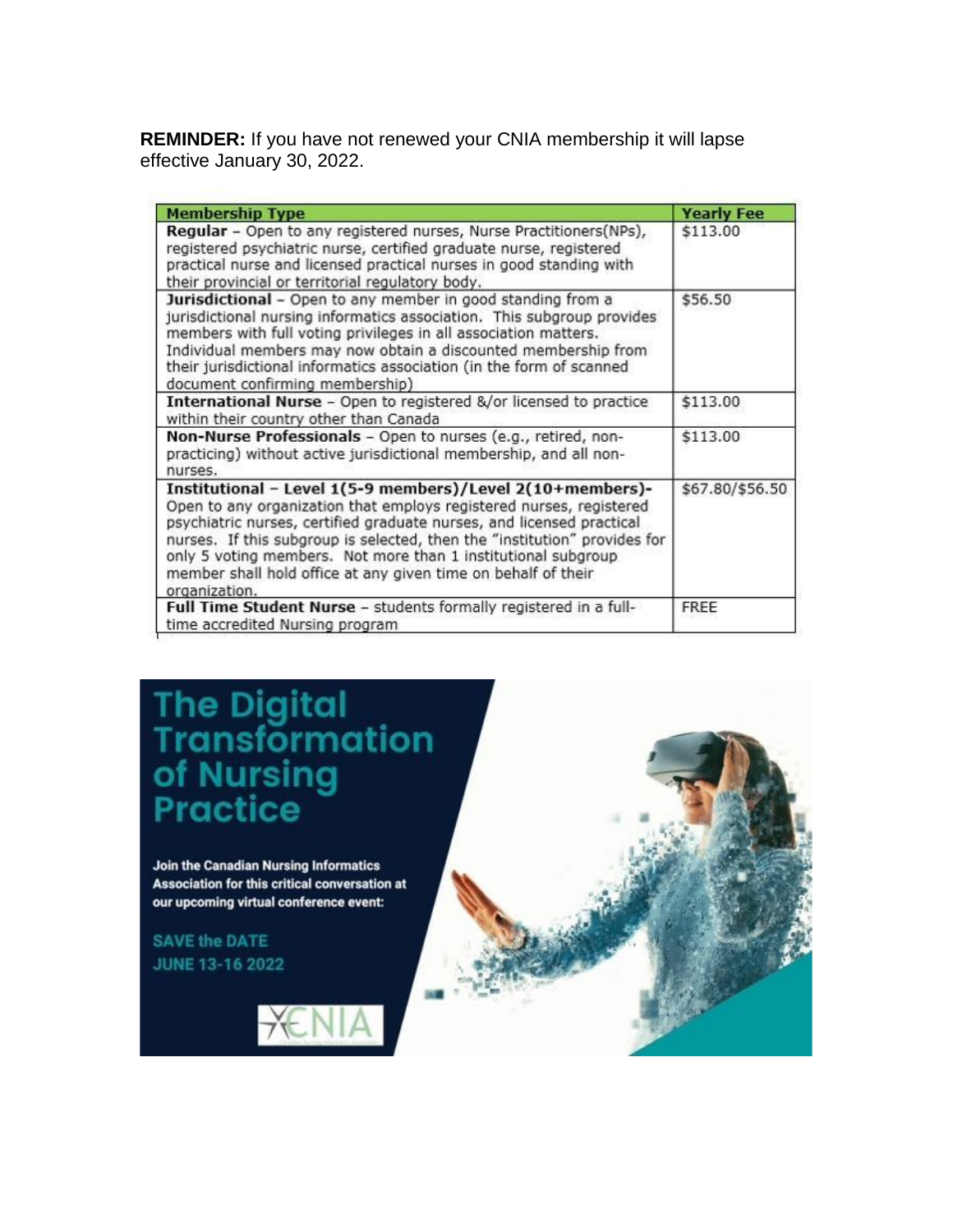Mark the dates in your calendar for the CNIA 2022 Annual Conference - June 13th to 16th, 2022. The conference will be entirely **virtual**.

**Theme:** The Digital Transformation of Nursing Practice

# **Tracks:**

1.Knowledge to Action: Data Informed Practice, Process and Decision-making; Measuring Outcomes

- 2. Human Factors: Use and Usability; Integrating Technology and EHR Design
- 3. Nurses Leading Technology and Innovation
- 4. Communication and Collaboration Across Transitions of Care

# **The Call for Abstracts will be coming out shortly**

# Members Sharing



We interviewed CNIA member **Naureen Mukhi** who is taking the **[Michener](https://michener.ca/program/dhda/)  [Institute Digital Health and Data Analytics program.](https://michener.ca/program/dhda/)** Here's what she told us:

# **What made you decide to get more academic preparation in informatics/digital health?**

The landscape of Digital and Virtual Health has changed tremendously since the COVID-19 pandemic. In addition, the era of Artificial Intelligence in Health Care is emerging and will be the new normal. I believe nurses from all fields should be equipped and prepared to face this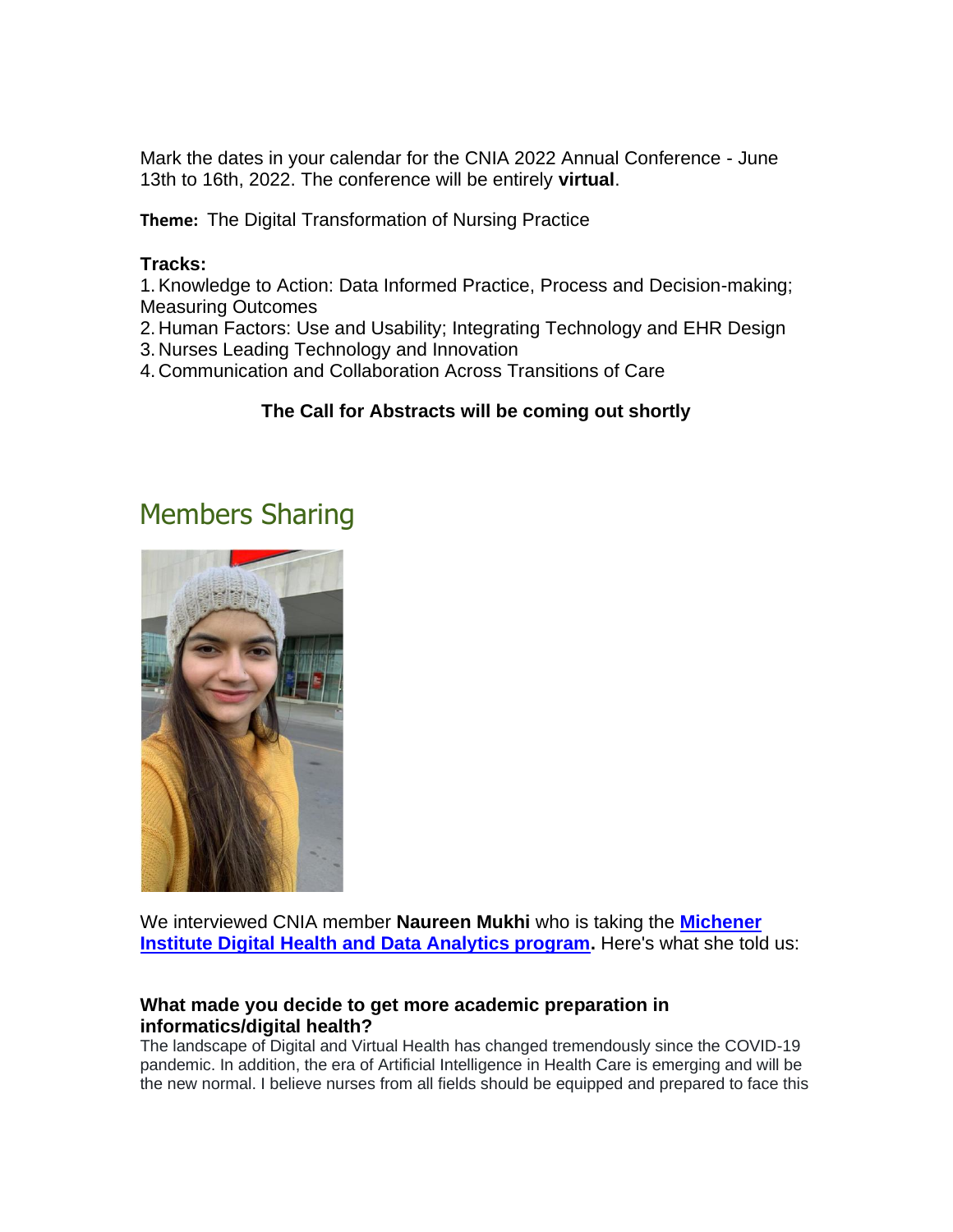new normal. Considering my current role as a Clinical Informatics Specialist this is now the time more than ever to proactively engage, learn and participate to contribute in this field of research, education and practice.

# **What drew you to the Michener Digital Health program?**

Many reasons drew me to this program. I will highlight the ones that stood out most: - One of the program outcomes that stood out most for me is to facilitate the integration of machine learning, clinical algorithms, Artificial Intelligence and smart systems into clinical environments; maintain the systems for clinical use and rapidly deploy new emergent technologies. This includes planning, designing, and carrying out several hands-on data science and machine learning projects either as a part of a healthcare team or with an industry partner.

- This program is virtual (synchronous and asynchronous classes) with an option to opt for a digital practicum in the last two semesters.

- The program is designed to support students who are working full time.

- Lastly and this is true. The final motivation to join this program came when I attended the CNIA conference 2021 this year. Dr. Lynn Nagle's keynote address mentioned that the future of nurses includes nurses working as data scientists!

### **How is the program contributing to your learning?**

Having completed the first semester this fall, I am already applying my learnings at work. Some examples include using the application of 10 heuristic principles and evaluation frameworks through the Digital Health course, equipping myself to perform better data qualities through the Data Science Course, and lastly developing a deep understanding of existing provincial and national programs and opportunities, roles of the government through the Canadian Health Care Ecosystem Course.

# **What would you say to nurses interested in expanding their digital health academic preparation?**

One thing I have learned over time and I would like to share and encourage is the importance for nurses to opt for Micro-credentialing. This is a process of earning a microcredential, which are like mini-degrees or certifications in a specific topic area. There are numerous possibilities for digital health academic preparations. The CNIA newsblast can be a great source for this.

Currently, in addition to this program, I have signed up for Data Camp and Virtual Care certificate (through Digital Health Canada).



Hamilton Health Sciences (HHS) is an academic teaching hospital with 15,000 staff, physicians, researchers and volunteers. With some of the region's most